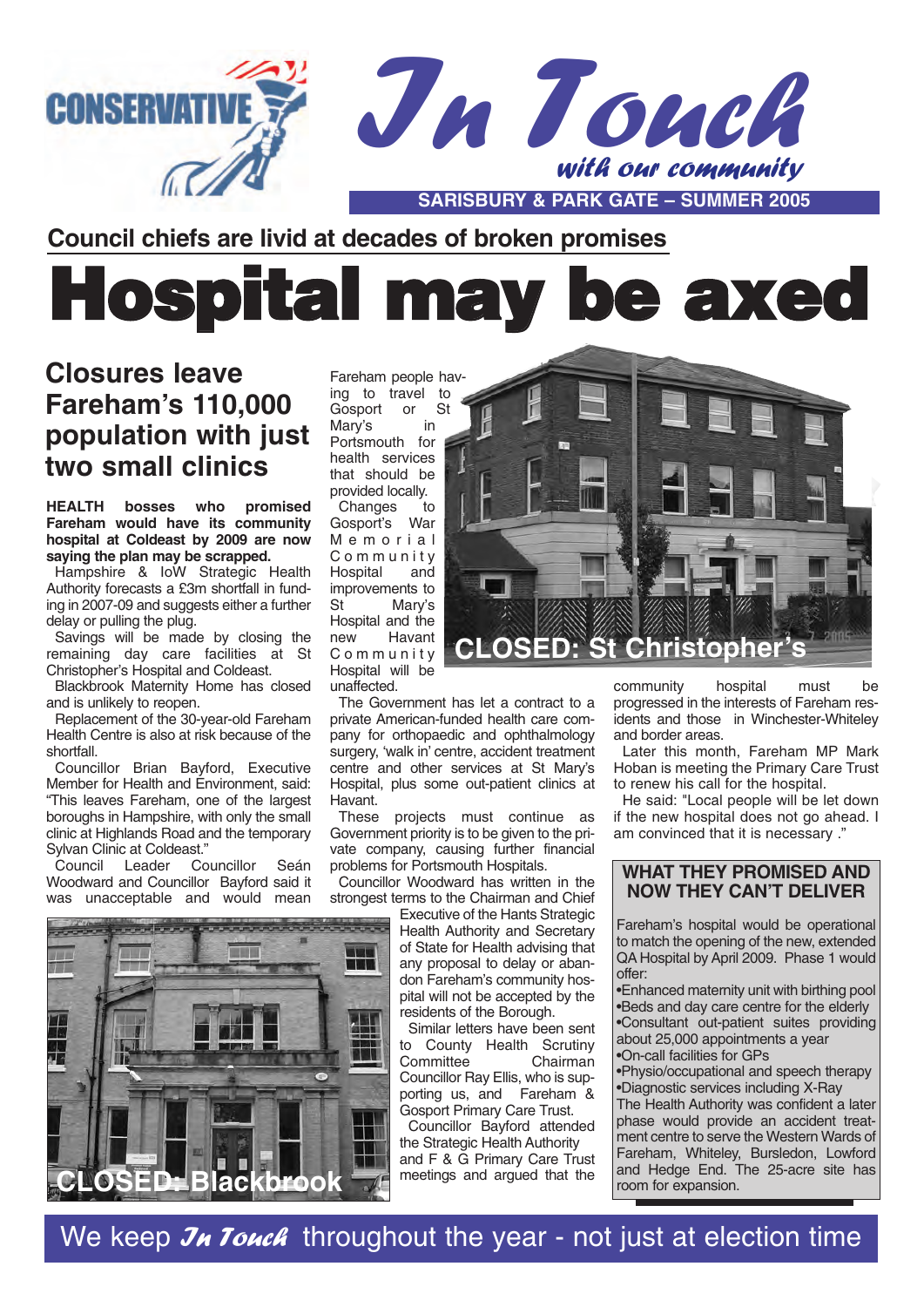



## **Grants**

**Borough** and Hampshire **County Councils have**<br>awarded **grants** awarded totalling £4,400 to Sarisbury Community Association to enable it to install a fire alarm and emergency lighting system.

#### **Lunch and talk**

Commander Jeff Tall, Director of the Royal<br>Naval Submarine Submarine Museum, will be the speaker at Sarisbury and Park Gate<br>Conservatives' lunch Conservatives' on October 23 at<br>Sarisbury Parish Sarisburv Rooms at 12 noon. Tickets from chairman Susan Bayford on Locks Heath 880740.

#### **New surgery**

Fareham Council decided in principle to sell the land occupied by SPAR and the Doctors' Surgery on Yew Tree Drive to the doctors so a permanent surgery can be built.

It followed the practice's failure to find a suitable alternative in Whiteley having used the council's land for the last 7 years.

The land is zoned for residential use but, subject to satisfactory terms being agreed and grant of planning permission, the council feels a permanent medical centre will benefit Whiteley residents.

An application for outline consent for the new building will be considered in August by the planning authority.

Hopefully, the temporary surgery can remain during building if the sale goes ahead and detailed planning consent is granted.

## **Green light for trial traffic signals phasing changes**

**HAMPSHIRE County Council is proposing changes to the traffic signal timings at the junction of the A27 Bridge Road with Swanwick Lane.**

Signals are being trialed in a bid to reduce the amount of queuing and delay experienced on the A27 eastbound during the evening peak.

It is intended to run the A27 Bridge Road green signal twice within a cycle with the minor roads Swanwick Lane and Moody's Boatyard appearing alternately between

them.

This change will be for the period of congestion that normally occurs between 16:00 and 18:30 Monday through Friday.

The change will impact on the



**Signal success?** Timing will tell at this busy junction opposite Moody's.

side roads although the increased delays should be offset by increasing their green times.

It is anticipated that this change will be initially trialed until the end of October. If successful the change will

Councillor Seán Woodward

be made permanent.

said: "We would be keen to receive feedback on how this works so that the County Council may be made aware of the impact its changes have made."

## **Seán Woodward says thanks – 4,200 times!**

**IT WAS a huge share of the vote – the biggest in a three-way fight anywhere in Hampshire.**

Newly-elected<br>County Councillor County Councillor<br>Seán Woodward Woodward wants to say a big 'thank-you' to those who voted for him in<br>Sarisbury Division Sarisbury which comprises Sarisbury and Park Gate Wards, on May 5. He said: "I was delighted with the result. Needless to say, I will do my best to represent all 10,207 electors in Sarisbury Division.

"I look forward to hearing from anyone

with an issue they would like me to look into."

**RESULT Seán Woodward (Con) 4,200 (62%)** Liberal 1,396 (20%) **Conservative majority Turnout 67%**



 $1,245$  (18%)<br>2.804

## New lamps for old is the cry in Fareham's streets

**HAMPSHIRE County Council has recently carried out an audit of its 117,500 street light columns.** 

The survey shows that 58% of columns are past their design life (national average 32%).

The cost of replacing all columns would be £120 million and the columns of most concern were installed before 1975 as the design life is generally 25 years.

Manual inspection is used to identify columns in need of maintenance or replacement and those giving greatest cause for concern are those protected only by galvanising which is removed by weathering and followed by rusting on the windward side.

Inspections in Fareham show that structural defects increase in steel columns over 30 years old.

In the last year, £2 million has been spent replacing ageing columns which is starting to reduce the number of defective columns.

County councillors will consider funding issues in the future which may include private finance initiative, prudential borrowing, leasing and revenue (council tax) support.

**•A bit more light reading... Did you know that there are 7,378,129 street lighting units in the UK?**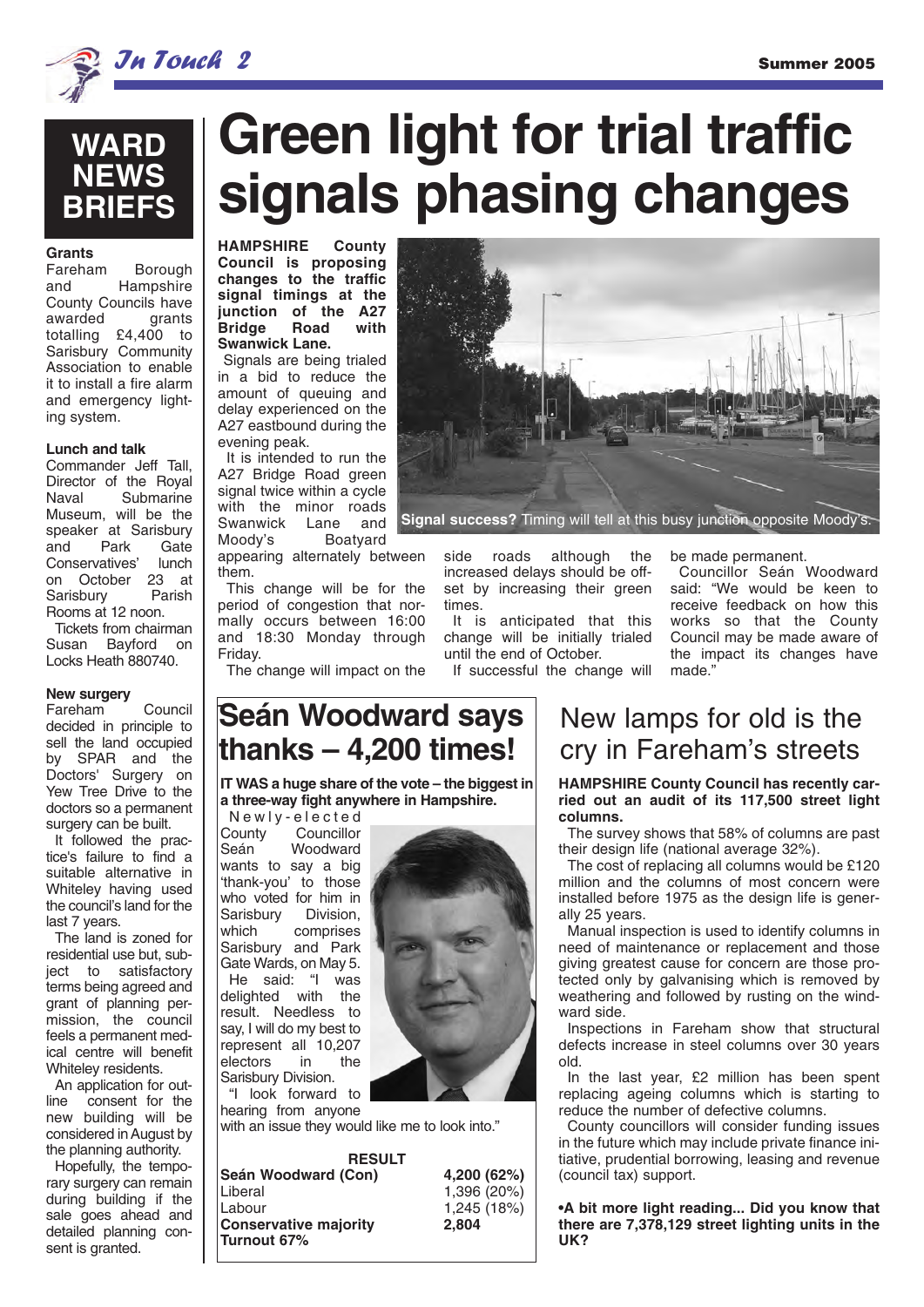



#### **Get your skates on! Kids rarin' to try their skills**

**THE £46,000 skatepark being paid for by Fareham Borough Council and sited at Meadowside Leisure Centre is under construction.** 

It should be completed by September and will be a big asset for Whiteley's youngsters.

It is one of five skateparks being funded by the council across the Fareham area.

Portchester is open and after Whiteley the skatepark at Stubbington will be next, followed by Locks Heath and Fareham Town.

# **Seán secures new primary school for Whiteley**





Seán Woodward and his son James (6) are pictured outside the present Whiteley Primary School.

**Watch this space:** The Church of England's site is favourite to take the new school.

## **Education chiefs agree 'we got facts and figures wrong'**

#### **HE'S BEEN your county councillor for less than three months.**

But in that time, Councillor Seán Woodward has proved what a wise choice voters made.

Success doesn't come much better than achieving the primary school so desperately needed for so long at Whiteley.

At their meeting on July 25, Hamspshire County Council Executive agreed in principle to build one.

It ended three years of frustration.

Incessant campaigning, working with parents, heading delegations and pressurising the Education Authority from his position as Leader of Fareham Borough Council met with no success at Winchester.

Despite public opinion, the County Council had its own agenda for education in Whiteley and that did not include a new primary school.

Education chiefs wanted to extend the provision for primary education away from Whiteley altogether.

They refused to accept their calculations were wildly inaccurate until Councillor Woodward gave them irrefutable facts and figures.

He showed that the 'surplus' of places in Western Wards schools was not a surplus at all as the level of development was being underestimated by the Education Authority.

This prediction was finally proved true this year when, following rejection by Whiteley Primary School, all children could not obtain places at Sarisbury Infant and Park Gate Primary Schools.

He said: "I realised that the only way to gain a change of heart from the County Council would be from within, which is why I stood for election on May 5."

Voters in Sarisbury Division, which embraces most of Whiteley, backed him with a crushing majority in which he gained 62% of the vote – the biggest in Hampshire in a three-way contest.

Immediately he arrived in Winchester he was able to meet officers and members on equal terms to press Whiteley's needs.

Now they have accepted the new school is justified.

Councillor Woodward said: "I am delighted that the County has agreed to take this step.

"I feel it is crucial that arrangements are put in hand before September 2006 so that never again will Whiteley's children be forced out of Whiteley for their primary education.

"It may not be possible to have a new school ready for 2006, but interim arrangements should certainly be made within Whiteley in preparation for a new school.

"We will continue to report progress and campaign for a new secondary school to serve the Whiteley area."

The next decision to make is where to build the new school.

It is hoped to provide a voluntary church-aided school on the Church of England's church site near Whiteley Village.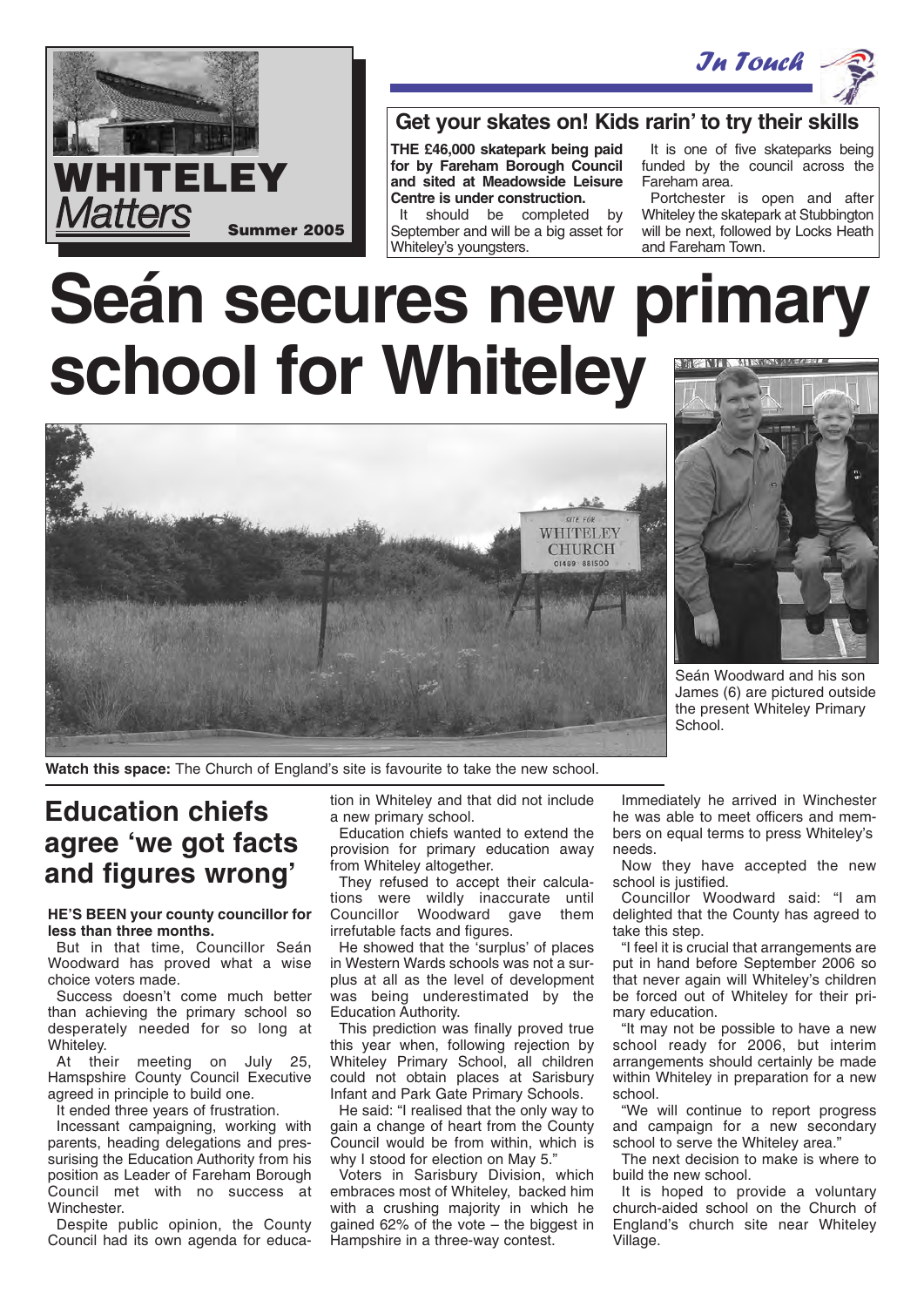



## **More bricks and concrete thanks to Mr Prescott**

#### **DEVELOPMENT of 215 houses north of Dickens Drive by Persimmon is imminent.**

Originally permitted by Deputy Prime Minister John Prescott, it incorporates a large number of improvements negotiated following residents meetings organised by Councillors Seán Woodward and David Swanbrow.

The roundabout is being replaced, £10,000 of traffic calming measures will be placed in Sweethills Crescent and double yellow lines have been painted on the bend near Austen Gardens at the request of the bus companies to improve safety.

A 20mph speed limit in Dickens Drive will be enforced by the developers as the road is still not adopted by the highway authority.

Construction traffic will be made to wait in Rookery Avenue in the early morning rather than queuing in residential streets.

Contributions have also been made to construct a roundabout at the Botley Road/Yew Tree Drive junction, initially for buses/emergency use, before 50 houses are occupied.

Persimmon are also acquiring the final development site in this area, north of the permitted site, which will include several dozen houses which we feel would be best developed with the 215 houses to save further disruption for residents.

# **Whiteley switches HITELEY** | on to broadband



**BRITISH TELECOM has invested £400,000 to enable the Locks Heath/Whiteley exchange to provide broadband.**

Councillor Seán Woodward, who had been lobbying BT for the access for three years, performed the switchon at Ipso Facto in Whiteley in June.

He said:"I am delighted that at last the people of Whiteley have access to broadband. Broadband is vital to the future prosperity of communities.

"There are already many examples of Hampshire businesses using broadband in ways that improve their competitiveness, profitability and levels of customer service.

"Broadband is opening up whole new areas of learning and recreation through high-speed access to the limitless range of knowledge and information contained on the internet.

"Working from home also becomes much more viable."

**•Pictured are (left to right) Seán Woodward, Ian Duffin of BT and Tim Whitaker of Ipso Facto.**

## They're building a square in a roundabout way



**A SQUARE is to be built in Gull Coppice in front of the school and community centre this summer.**

The County Council-funded £200,000 project will tidy up a very scruffy area and provide a feature to enhance the community heart of Whiteley.

The area will finally include

community centre, school, shops, pre-school, physiotherapy clinic and NHS dentists.

There are concerns over road safety as parents are parking in the lay-by outside the school which is designated as "school keep clear".

They have recently started parking in a herringbone pattern in the lay-by, meaning they have to reverse out into traffic.

Also, children walk in the road behind the cars so there is potential for an accident.

The lay-by, therefore, will be converted from carriageway to footway to create a wider pavement near the front of the school which is very congested.

Bollards will prevent cars from mounting the kerb to park on the widened footway. This will benefit parents and children who congregate outside the school.

Work on the nursery should start in October by Childcare Corporation when the road beside it will be closed for construction and the other arm of Gull Coppice containing the shops and physiotherapy centre will open. The nursery should be completed next summer after which all roads will be resurfaced and opened.

#### **New cycle for bin emptying**

#### **PILOT of a free garden waste service in Whiteley starts soon.**

Residents are receiving garden waste sacks and information on how to use them.

Households with 140 litre wheeled bins will be advised they have the option to change to a 240 litre wheeled bin.

It will ease the September transition when green-topped bins will be emptied one week and recycling bins the next to help the council to meet Government recycling targets by 2006.

*J<sub>M</sub> Touch* is published by Sarisbury & Park Gate Conservatives, 8 Persian Drive, Whiteley PO15 7BJ and printed by Tollwood, Unit 2, Lysses Court, High Street, Fareham PO16 7BE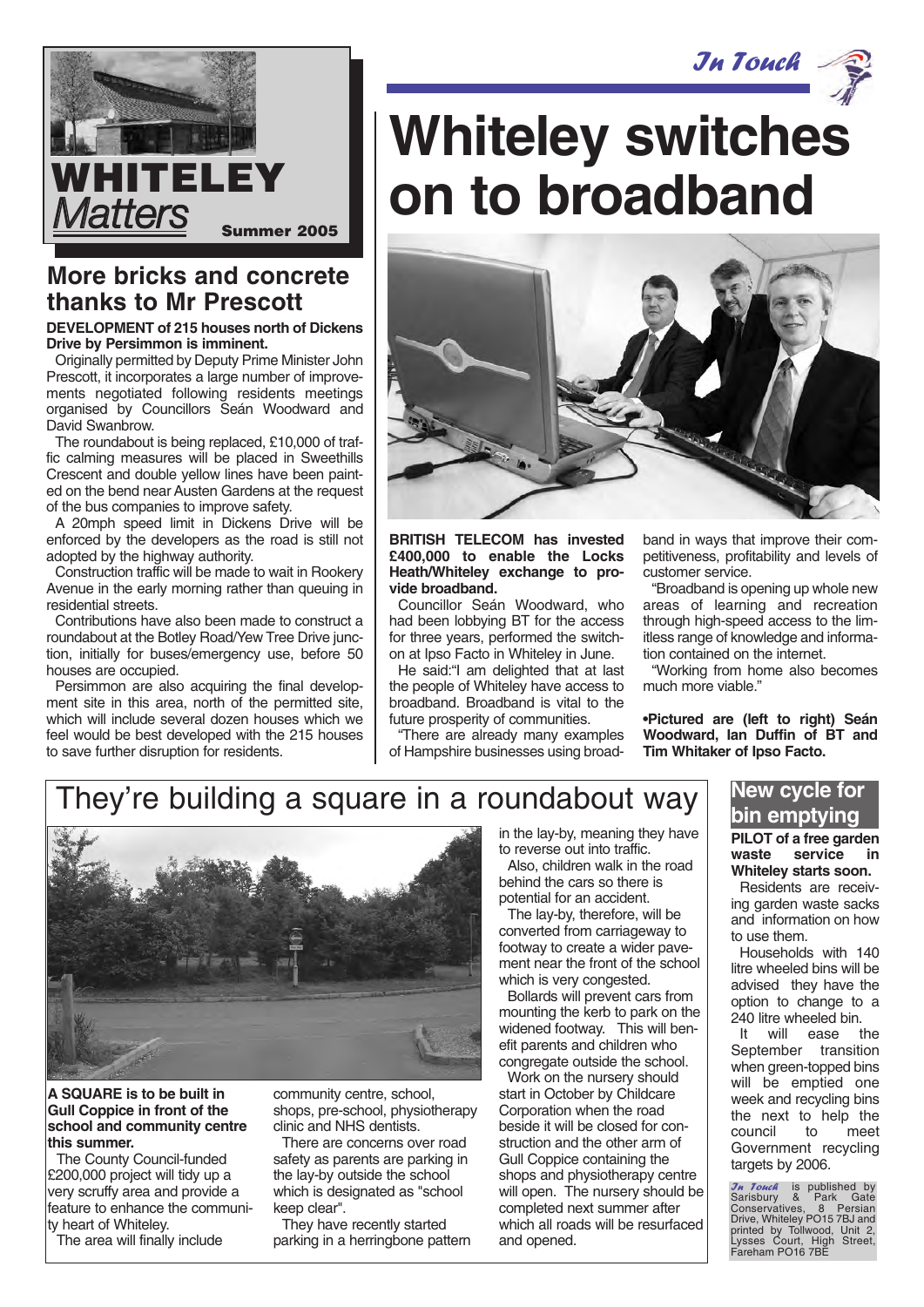

## **Writing may be on the wall for graffiti vandals**

**CCTV may be installed following a spate of graffiti in the children's play area and on the wall of Priory Park Community Centre.**

Councillors Marian Ellerton and Brian Bayford, Community Centre chairman Margaret Culverhouse, police and council officers are investigating installing a camera to catch the vandals.

The car park and green open space are a meeting place for noisy groups of youngsters. CCTV discourages such behaviour, resulting in a more peaceful atmosphere for residents.



**Artless:** Margaret Culverhouse (left) and Marian Ellerton indicate the graffiti.

### Kids' safety in Wimpey's hands at Badgers Copse

**THE new play area in Badgers Copse remains the responsibility of the builders – Wimpey - until the maintenance period is completed.** 

Fareham Borough Council is not able yet to take direct action but is able to ensure that Wimpey meet the requirements of the planning consent and maintain in a safe condition the play equipment and surrounding area.

There has been trouble with older youths from the estate congregating there and causing damage to the equipment.

Police have been informed and will be regularly checking the site.

The Borough Council also has other plans to safeguard it.

#### Bridge troubles over Hamble waters

**A YEAR of train delays and noise are likely during strengthening and painting works by Network Rail to the railway bridge over the River Hamble through to September 2006.**

The railway line will be closed from August 14 for between 4.5 and 52 hours at a time on 50 separate occasions through to July 2006 and there will be noise day and night.

Detailed information may be obtained from Network Rail on (01293) 622344, who are liaising with Fareham Borough Council, Eastleigh Borough Council and the River Hamble Harbour Authority.

#### Having a ball to remember Nelson

**FAREHAM Conservatives' main social event this year will be a "Trafalgar Ball" to be held in Ferneham Hall on Friday, September 9.** 

We are delighted that David Cameron MP (a potential candidate for Leader of the Conservatives) is our speaker, and music will be provided by "Nite Shift" (back by popular demand from last year).

There will be a drinks reception followed by a three course dinner supplied by award winning Royal Marine chefs.

Tickets are available at £45.00 each. Please telephone 01329 822 646.

## **SARISBURY & PARK GATE CONSERVATIVES**

**We are very active with social and political events and membership drives. If you would like further details, to join us, or to help in any way such as distribution of In Touch newsletters in your road, please contact your ward councillors.**

## **ANY PROBLEMS? WE'RE HERE TO HELP**

Please write the details here and give the exact location

........................................................................................................ ........................................................................................................ ........................................................................................................ ........................................................................................................ ........................................................................................................ ........................................................................................................ ........................................................................................................ Your name .................................................................................... Address .................................................................................... ................................................... Postcode.................. Tel ..................................... Email ..................................................

Please cut this out and post it or email or phone your councillors who are listed here.

## **WARD COUNCILLORS**

**Sarisbury Seán Woodward**

8 Persian Drive Whiteley PO15 7BJ Tel: 01489 881030 email:swoodward@fareham.gov.uk

#### **David Swanbrow**

7 Mulberry Lane Sarisbury SO31 7LJ Tel: 01489 572723 email: dswanbrow@fareham.gov.uk

#### **Park Gate**

**Brian Bayford** 1 Camargue Close Whiteley PO15 7DT Tel: 01489 880740 email: bbayford@fareham.gov.uk



**Marian Ellerton** 230 Botley Road Burridge SO31 1BL Tel: 01489 570774

Tel: 01489 881030



email: mellerton@fareham.gov.uk



email:sean.woodward@hants.gov.uk